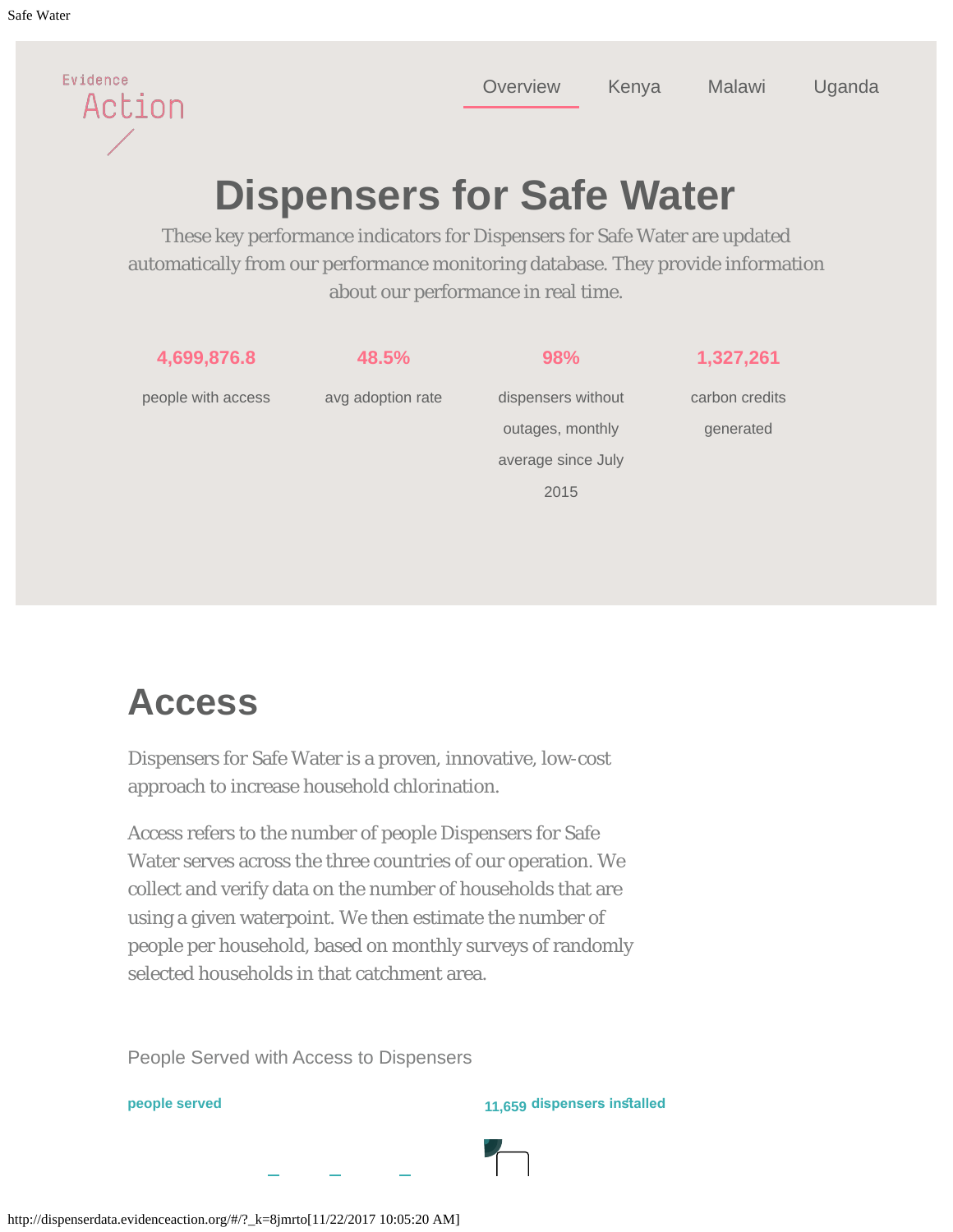



### **Usage**

The adoption rate is an important measure of the use of dispensers by the community. It is the percentage of randomly sampled households that tested positive for residual cocoupostance for normalism<br>Total Dispenser Adoption Rates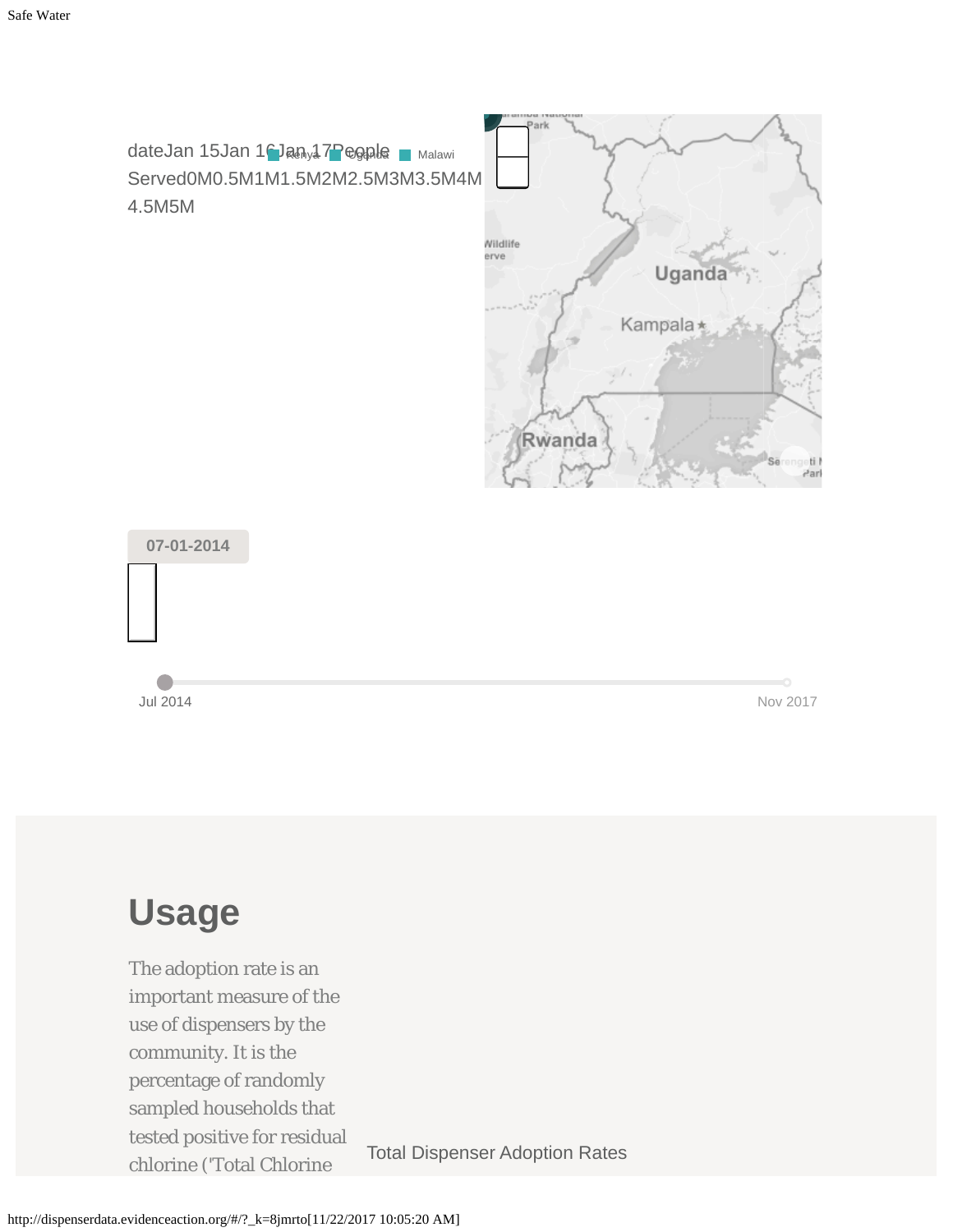#### 25%50%75%Jan 15Jan 16Jan 170%100%

Residual') in their drinking water during an unannounced household visit. 1.5% of all dispensers that we have installed are evaluated that way every month. For the frst three months of evaluation in a new geographic area, we increase that to 2% of dispensers monitored. Additionally, a random selection of eight households are interviewed at each dispenser site by our Monitoring and Learning Team for qualititative information about adoption and usage in that particular village.

### **Reliability**

We monitor whether dispensers are functional, do not need repairs, and are flled with chlorine to assess how reliable our service is. Reliability is a critical factor in user adoption as empty or broken dispensers are not usable. We defne a

#### Percent of Functional Dispensers

Jul 15Aug 15Sep 15Oct 15Nov 15Dec 15Jan 16Feb 16Mar 16Apr 16May 16Jun 16Jul 16Aug 16Sep 16Oct 16Nov 16Dec 16Jan 17Feb 17Mar 17Apr 17May 17Jun 17Jul 17Aug 17Sep 17Oct 17Nov 170%25%50%75%100% **Dispensers with Outages (%)** Functional Dispensers (%)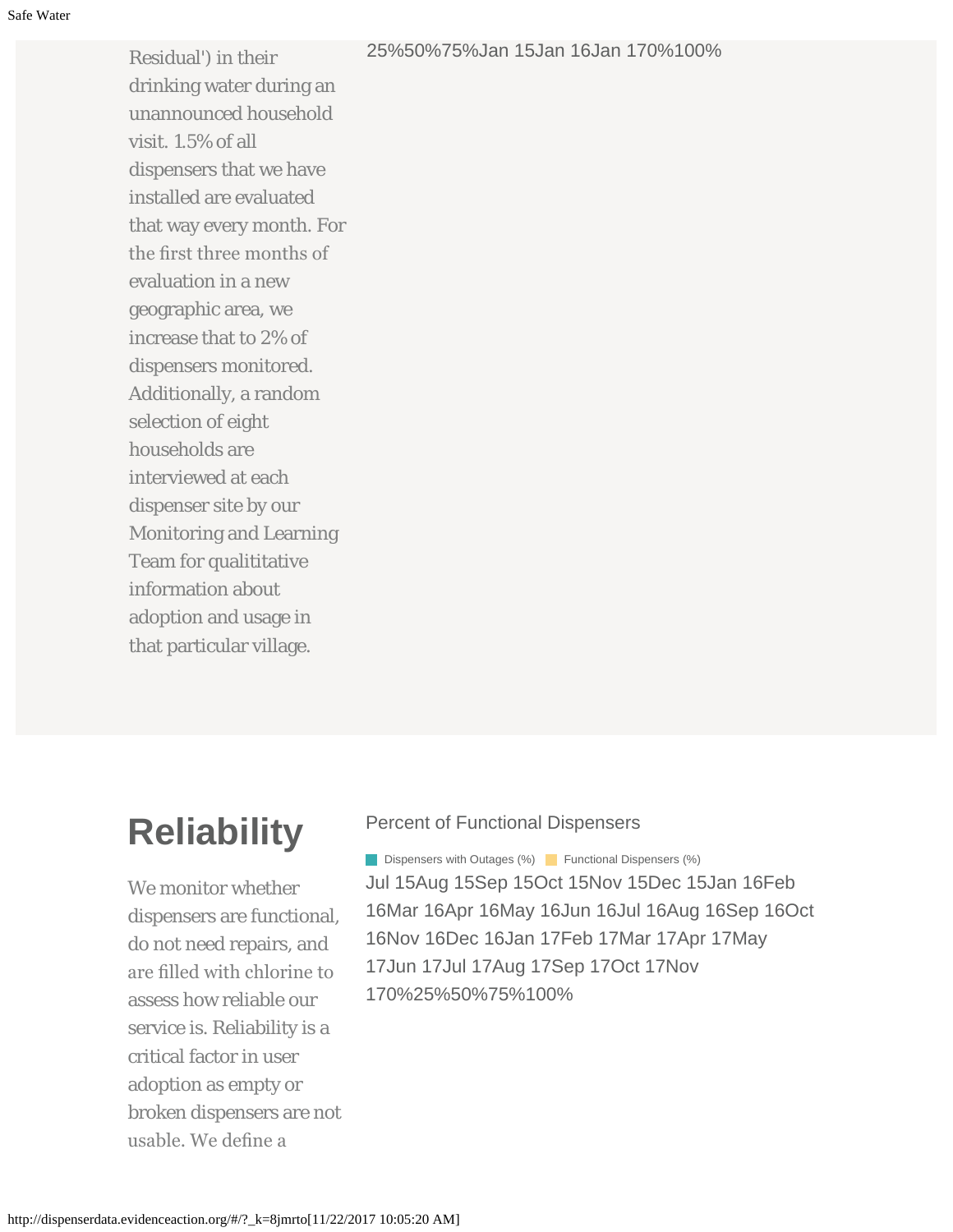functional dispenser as one that releases a proper dose of chlorine (3ml), and requires no repairs. Data is gathered by our circuit riders on each trip that chlorine is delivered to the dispenser.

The outages breakdown by two reported causes.

 $\Box$ 

Breakdown of Reported Dispenser Outages

1.2%avg0.8%avgJul 15Aug 15Sep 15Oct 15Nov 15Dec 15Jan 16Feb 16Mar 16Apr 16May 16Jun 16Jul 16Aug 16Sep 16Oct 16Nov 16Dec 16Jan 17Feb 17Mar 17Apr 17May 17Jun 17Jul 17Aug 17Sep 17Oct 17Nov 173%3%0 Dispensers with chlorine outages (%) **Dispensers with hardware outages (%)** 

## **Revenue from Carbon Credits**

We sell carbon credits on carbon markets to generate revenue and